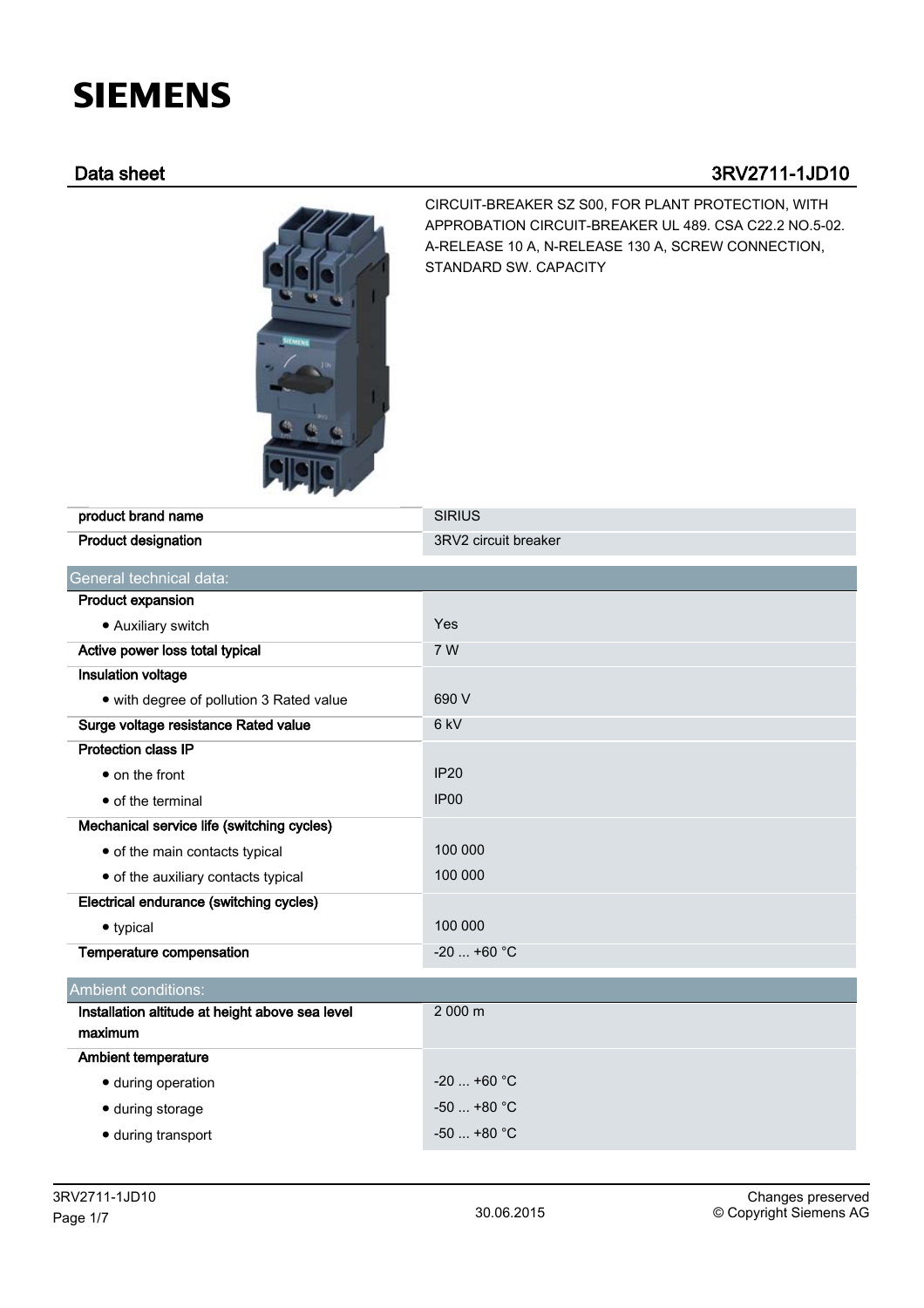| Relative humidity during operation                                 | 10  95 %    |  |
|--------------------------------------------------------------------|-------------|--|
| Main circuit:                                                      |             |  |
| <b>Operating voltage</b>                                           |             |  |
| • Rated value                                                      | 690 V       |  |
| • at AC-3 Rated value maximum                                      | 690 V       |  |
| <b>Operating frequency Rated value</b>                             | 50  60 Hz   |  |
| <b>Operating power</b>                                             |             |  |
| $\bullet$ at AC-3                                                  |             |  |
| $-$ at 230 V Rated value                                           | 2 200 W     |  |
| - at 400 V Rated value                                             | 4 000 W     |  |
| - at 500 V Rated value                                             | 5 500 W     |  |
| - at 690 V Rated value                                             | 7 500 W     |  |
| <b>Operating frequency</b>                                         |             |  |
| • at AC-3 maximum                                                  | 15 1/h      |  |
| Auxiliary circuit:                                                 |             |  |
| Number of NC contacts                                              |             |  |
| • for auxiliary contacts                                           | $\mathbf 0$ |  |
| Number of NO contacts                                              |             |  |
| • for auxiliary contacts                                           | $\mathbf 0$ |  |
| Number of CO contacts                                              |             |  |
| • for auxiliary contacts                                           | $\mathbf 0$ |  |
| Protective and monitoring functions:                               |             |  |
| Design of the overload circuit breaker                             | thermal     |  |
| Operational short-circuit current breaking capacity<br>(Ics) at AC |             |  |
| • at 240 V Rated value                                             | 100 kA      |  |
| $\bullet$ at 400 V Rated value                                     | 100 kA      |  |
| • at 500 V Rated value                                             | 42 kA       |  |
| • at 690 V Rated value                                             | 4 kA        |  |
| Maximum short-circuit current breaking capacity (Icu)              |             |  |
| • at AC at 240 V Rated value                                       | 100 kA      |  |
| • with AC at 400 V Rated value                                     | 100 kA      |  |
| • at AC at 500 V Rated value                                       | 42 kA       |  |
| • at AC at 690 V Rated value                                       | 6 kA        |  |
| • at 480 AC Y/277 V acc. to UL 489 Rated value                     | 65 000 A    |  |
| Breaking capacity short-circuit current (Icn)                      |             |  |
| • with 1 current path at DC at 150 V Rated value                   | 10 kA       |  |
| • with 2 current paths in series at DC at 300 V<br>Rated value     | 10 kA       |  |
| • with 3 current paths in series at DC at 450 V<br>Rated value     | 10 kA       |  |
|                                                                    |             |  |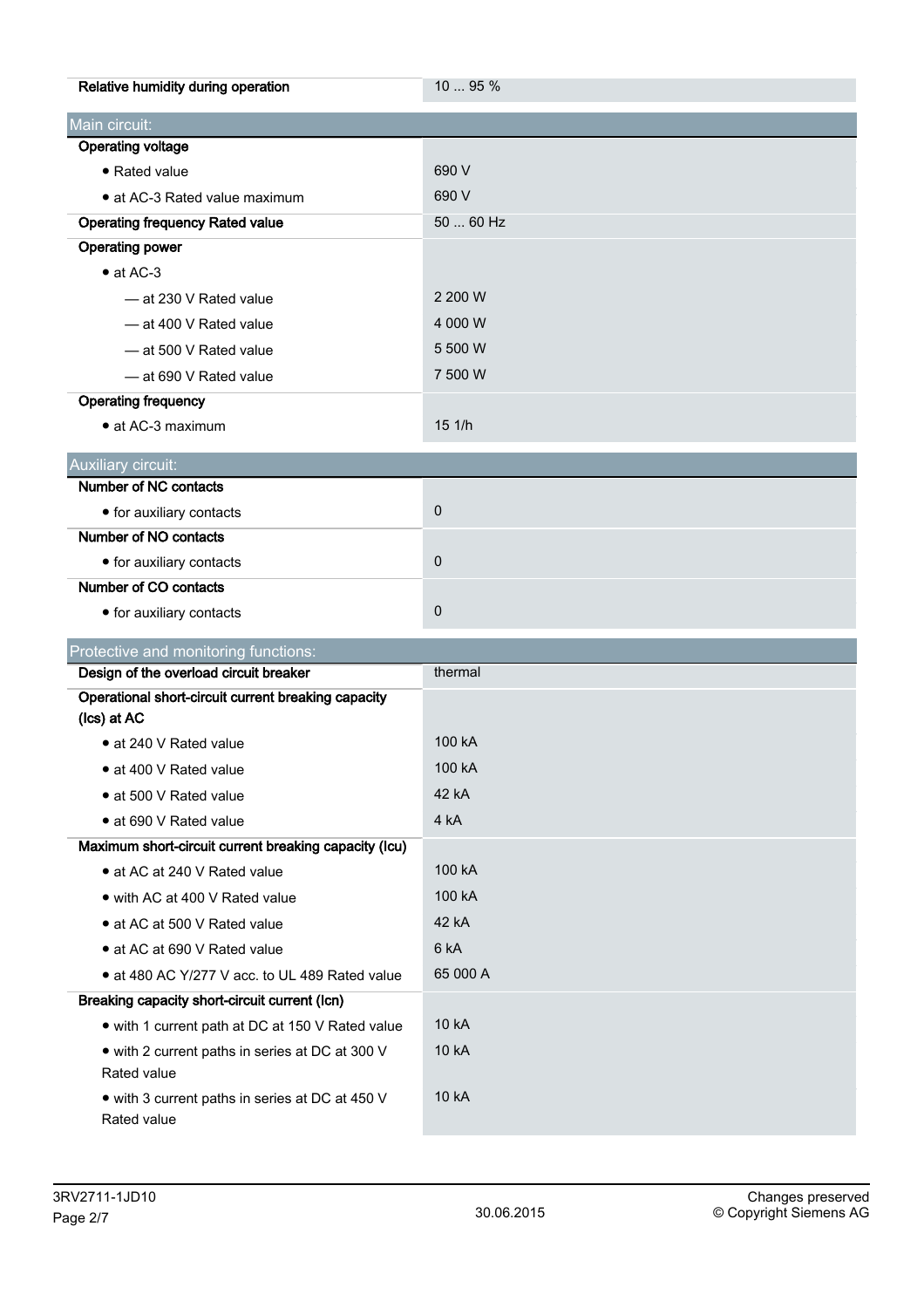Response value current of the instantaneous shortcircuit release

Width 45 mm

130 A

| Short-circuit:                                                                             |                                                                                           |
|--------------------------------------------------------------------------------------------|-------------------------------------------------------------------------------------------|
| Design of the short-circuit trip                                                           | magnetic                                                                                  |
| Design of the fuse link for IT network for short-circuit<br>protection of the main circuit |                                                                                           |
| $\bullet$ at 400 V                                                                         | gL/gG 50 A                                                                                |
| $\bullet$ at 500 V                                                                         | $gL/gG$ 40 A                                                                              |
| $\bullet$ at 690 V                                                                         | $gL/gG$ 40 A                                                                              |
| Installation/ mounting/ dimensions:                                                        |                                                                                           |
| mounting position                                                                          | any                                                                                       |
| <b>Mounting type</b>                                                                       | screw and snap-on mounting onto 35 mm standard mounting rail<br>according to DIN EN 60715 |
| Height                                                                                     | 144 mm                                                                                    |

| Depth            | 97 mm |
|------------------|-------|
| Required spacing |       |

| cyun cu əpavnıy              |                 |
|------------------------------|-----------------|
| • with side-by-side mounting |                 |
| — forwards                   | 0 <sub>mm</sub> |
| - Backwards                  | 0 <sub>mm</sub> |
| — upwards                    | 50 mm           |
| - downwards                  | 50 mm           |
| - at the side                | 0 <sub>mm</sub> |
| • for grounded parts         |                 |
| — forwards                   | 0 <sub>mm</sub> |
| - Backwards                  | 0 <sub>mm</sub> |
| — upwards                    | 50 mm           |
| - at the side                | 30 mm           |
| - downwards                  | 50 mm           |
| • for live parts             |                 |
| - forwards                   | 0 <sub>mm</sub> |
| - Backwards                  | 0 <sub>mm</sub> |
| - upwards                    | 50 mm           |
| - downwards                  | 50 mm           |
| - at the side                | 30 mm           |

| <b>Connections/Terminals:</b>                             |                      |
|-----------------------------------------------------------|----------------------|
| <b>Product function</b>                                   |                      |
| • removable terminal for auxiliary and control<br>circuit | N <sub>o</sub>       |
| Type of electrical connection                             |                      |
| • for main current circuit                                | screw-type terminals |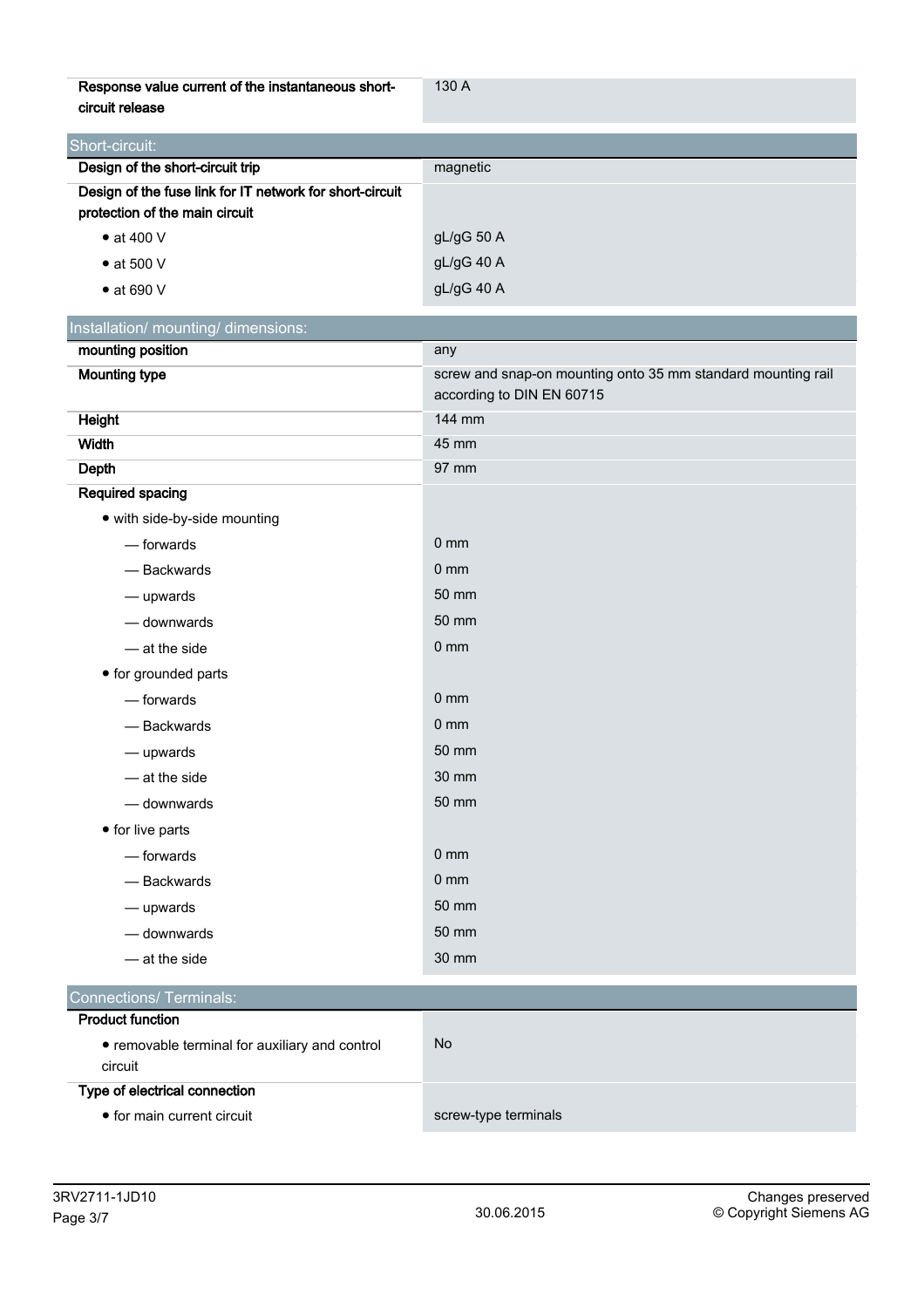| Arrangement of electrical connectors for main current<br>circuit | Top and bottom                                        |
|------------------------------------------------------------------|-------------------------------------------------------|
| Type of connectable conductor cross-section                      |                                                       |
| $\bullet$ for main contacts                                      |                                                       |
| - single or multi-stranded                                       | 1  10 mm <sup>2</sup> , max. 2x 10 mm <sup>2</sup>    |
| - finely stranded with core end processing                       | 1  16 mm <sup>2</sup> , max. $6 + 16$ mm <sup>2</sup> |
| • for AWG conductors for main contacts                           | $2x$ 14                                               |
| Design of screwdriver shaft                                      | Diameter 5 to 6 mm                                    |
| Design of the thread of the connection screw                     |                                                       |
| $\bullet$ for main contacts                                      | M <sub>4</sub>                                        |
| Safety related data:                                             |                                                       |
| B10 value with high demand rate acc. to SN 31920                 | 50 000                                                |
| Proportion of dangerous failures                                 |                                                       |
| • with low demand rate acc. to SN 31920                          | 40 %                                                  |
| • with high demand rate acc. to SN 31920                         | 40 %                                                  |
| T1 value for proof test interval or service life acc. to         | 10 <sub>y</sub>                                       |
| <b>IEC 61508</b>                                                 |                                                       |
| Mechanical data:                                                 |                                                       |
| Size of the circuit-breaker                                      | <b>S00</b>                                            |
| Display:                                                         |                                                       |
| <b>Display version</b>                                           |                                                       |
| • for switching status                                           | Handle                                                |
| Certificates/ approvals:                                         |                                                       |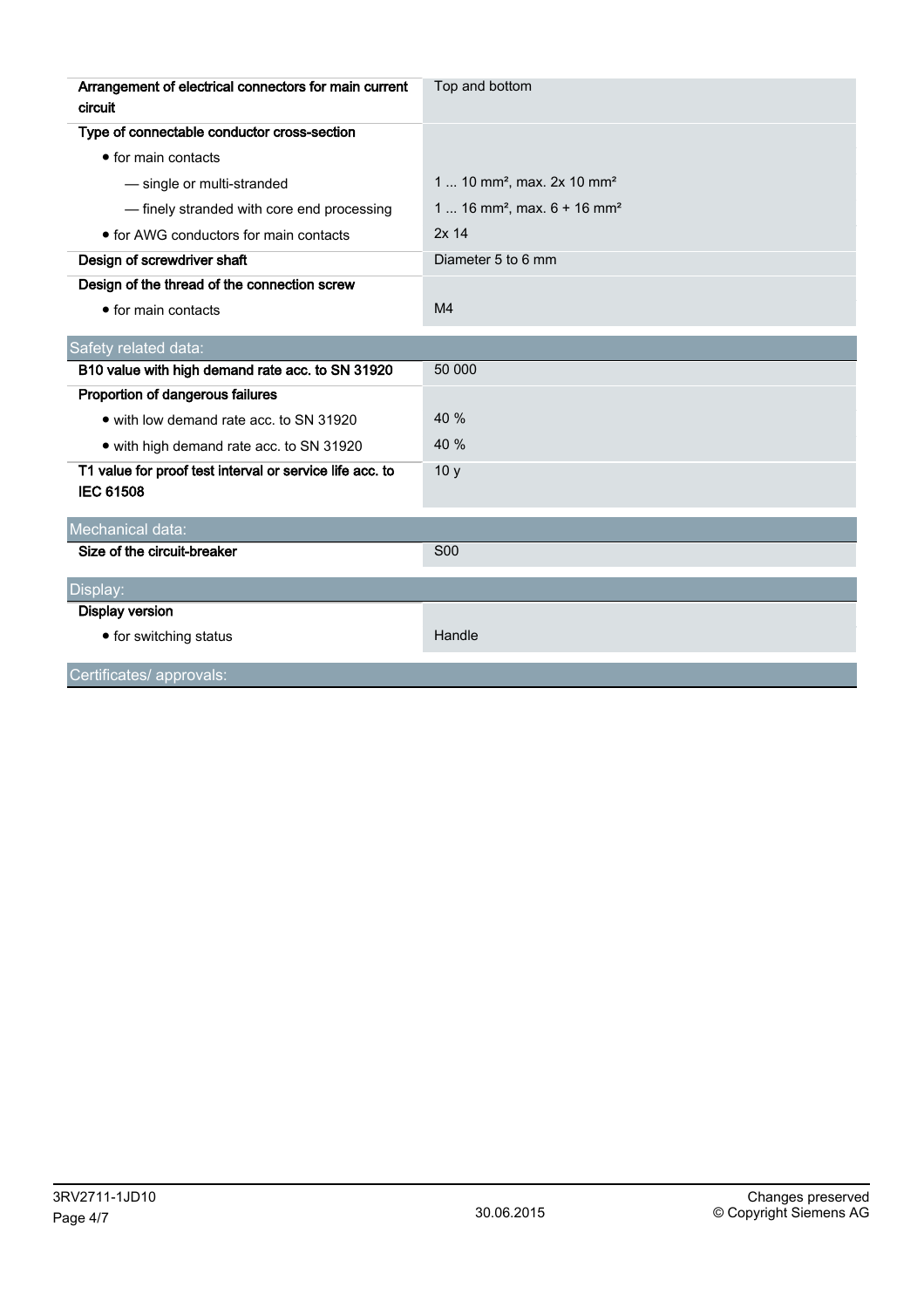| <b>General Product Approval</b>       |                          |                   |                  | <b>Declaration of</b><br>Conformity | <b>Test</b><br><b>Certificates</b>                         |
|---------------------------------------|--------------------------|-------------------|------------------|-------------------------------------|------------------------------------------------------------|
|                                       | UL                       | KTL               |                  | ┡<br>EG-Konf.                       | spezielle<br>Prüfbescheinigunge<br>$\overline{\mathbf{n}}$ |
| <b>Test</b><br><b>Certificates</b>    | <b>Shipping Approval</b> |                   |                  |                                     |                                                            |
| Typprüfbescheinigu<br>ng/Werkszeugnis | <b>ABS</b>               | BUREAU<br>VERITAS | <b>GL®</b><br>GL | <b>Kegister</b><br><b>LRS</b>       | <b>PRS</b>                                                 |
| <b>Shipping Approval</b>              |                          | other             |                  |                                     |                                                            |
| <b>RINA</b>                           | <b>RMRS</b>              | Umweltbestätigung | Bestätigungen    | <b>VDE</b>                          |                                                            |

## Further information

Information- and Downloadcenter (Catalogs, Brochures,…) <http://www.siemens.com/industrial-controls/catalogs>

Industry Mall (Online ordering system) <http://www.siemens.com/industrymall>

Cax online generator

<http://support.automation.siemens.com/WW/CAXorder/default.aspx?lang=en&mlfb=3RV27111JD10>

Service&Support (Manuals, Certificates, Characteristics, FAQs,...) <https://support.industry.siemens.com/cs/ww/en/ps/3RV27111JD10>

Image database (product images, 2D dimension drawings, 3D models, device circuit diagrams, EPLAN macros, ...) [http://www.automation.siemens.com/bilddb/cax\\_de.aspx?mlfb=3RV27111JD10&lang=en](http://www.automation.siemens.com/bilddb/cax_de.aspx?mlfb=3RV27111JD10&lang=en)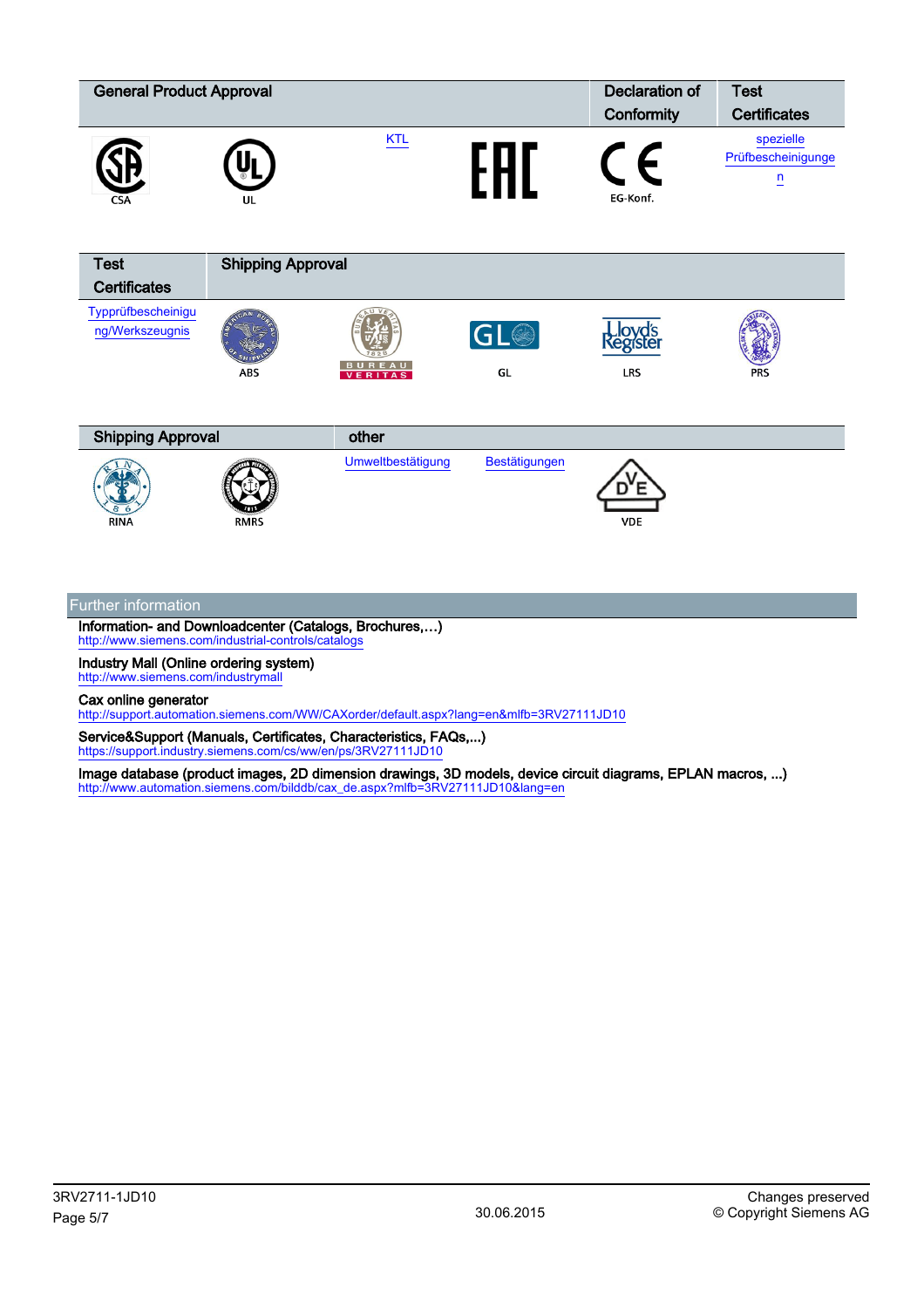